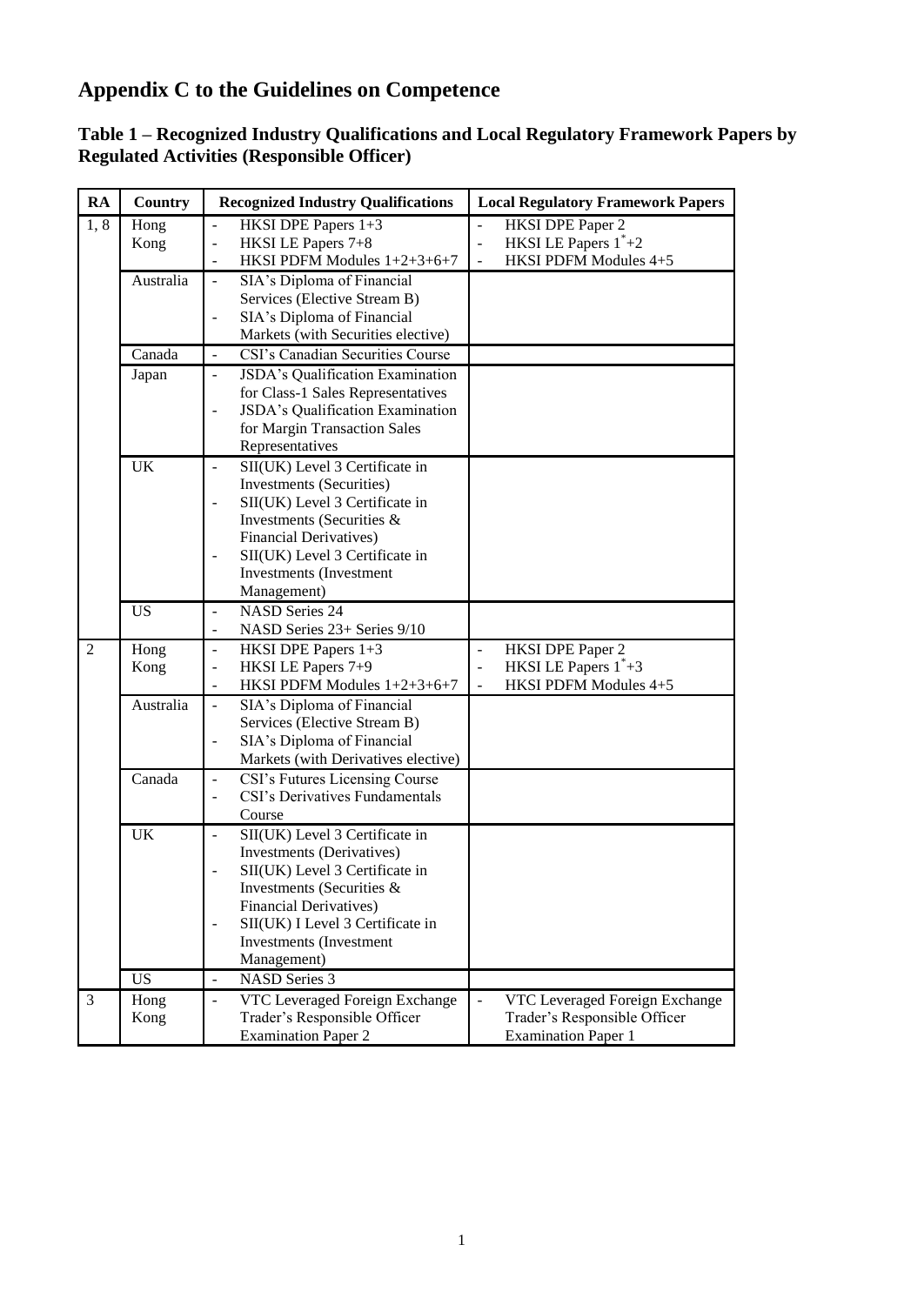| RA             | <b>Country</b> | <b>Recognized Industry Qualifications</b>                  | <b>Local Regulatory Framework Papers</b>  |
|----------------|----------------|------------------------------------------------------------|-------------------------------------------|
| $\overline{4}$ | Hong           | HKSI DPE Papers 1+3                                        | <b>HKSI DPE Paper 2</b>                   |
|                | Kong           | HKSI LE Papers 7+8<br>$\blacksquare$                       | HKSI LE Papers $1^*+2$<br>$\Box$          |
|                |                | HKSI PDFM Modules 1+2+3+6+7                                | HKSI PDFM Modules 4+5<br>$\overline{a}$   |
|                | Australia      | SIA's Diploma of Financial<br>$\bar{\phantom{a}}$          |                                           |
|                |                | Services (Financial Planning)                              |                                           |
|                |                | SIA's Diploma of Financial<br>$\overline{\phantom{0}}$     |                                           |
|                |                | Services (Elective Stream A or B)                          |                                           |
|                |                | SIA's Diploma of Financial                                 |                                           |
|                |                | Markets (with Securities elective)                         |                                           |
|                | Canada         | CSI's Canadian Securities Course<br>$\overline{a}$         |                                           |
|                | Japan          | JSDA's Qualification Examination<br>$\blacksquare$         |                                           |
|                |                | for Class-1 Sales Representatives                          |                                           |
|                |                | JSDA's Qualification Examination                           |                                           |
|                |                | for Margin Transaction Sales                               |                                           |
|                |                | Representatives                                            |                                           |
|                | <b>UK</b>      | SII(UK) Level 3 Certificate in                             |                                           |
|                |                | <b>Investments (Securities)</b>                            |                                           |
|                |                | SII(UK) Level 3 Certificate in                             |                                           |
|                |                | Investments (Securities &<br><b>Financial Derivatives)</b> |                                           |
|                |                | SII(UK) Level 3 Certificate in<br>$\frac{1}{2}$            |                                           |
|                |                | Investments (Investment                                    |                                           |
|                |                | Management)                                                |                                           |
|                |                | SII(UK)'s Investment Advice<br>$\overline{a}$              |                                           |
|                |                | Certificate                                                |                                           |
|                | <b>USA</b>     | <b>NASD Series 24</b><br>$\overline{\phantom{a}}$          |                                           |
|                |                | NASD Series 23 + Series 9/10<br>$\blacksquare$             |                                           |
| 5              | Hong           | HKSI DPE Papers 1+3<br>$\blacksquare$                      | <b>HKSI DPE Paper 2</b><br>$\overline{a}$ |
|                | Kong           | HKSI LE Papers 7+9<br>$\blacksquare$                       | HKSI LE Papers $1^*+3$<br>$\frac{1}{2}$   |
|                |                | HKSI PDFM Modules 1+2+3+6+7<br>$\blacksquare$              | HKSI PDFM Modules 4+5                     |
|                | Australia      | SIA's Diploma of Financial<br>$\overline{a}$               |                                           |
|                |                | Services (Financial Planning)                              |                                           |
|                |                | SIA's Diploma of Financial<br>$\blacksquare$               |                                           |
|                |                | Services (Elective Stream A or B)                          |                                           |
|                |                | SIA's Diploma of Financial                                 |                                           |
|                |                | Markets (with Derivatives elective)                        |                                           |
|                | Canada         | CSI's Futures Licensing Course                             |                                           |
|                |                | CSI's Derivatives Fundamentals                             |                                           |
|                |                | Course                                                     |                                           |
|                | <b>UK</b>      | SII(UK) Level 3 Certificate in<br>$\overline{a}$           |                                           |
|                |                | Investments (Derivatives)                                  |                                           |
|                |                | SII(UK) Level 3 Certificate in                             |                                           |
|                |                | Investments (Securities &                                  |                                           |
|                |                | <b>Financial Derivatives)</b>                              |                                           |
|                |                | SII(UK) Level 3 Certificate in<br>Investments (Investment  |                                           |
|                |                | Management)                                                |                                           |
|                |                | SII(UK)'s Investment Advice<br>$\overline{\phantom{0}}$    |                                           |
|                |                | Certificate                                                |                                           |
|                | <b>US</b>      | <b>NASD Series 3</b><br>$\overline{\phantom{a}}$           |                                           |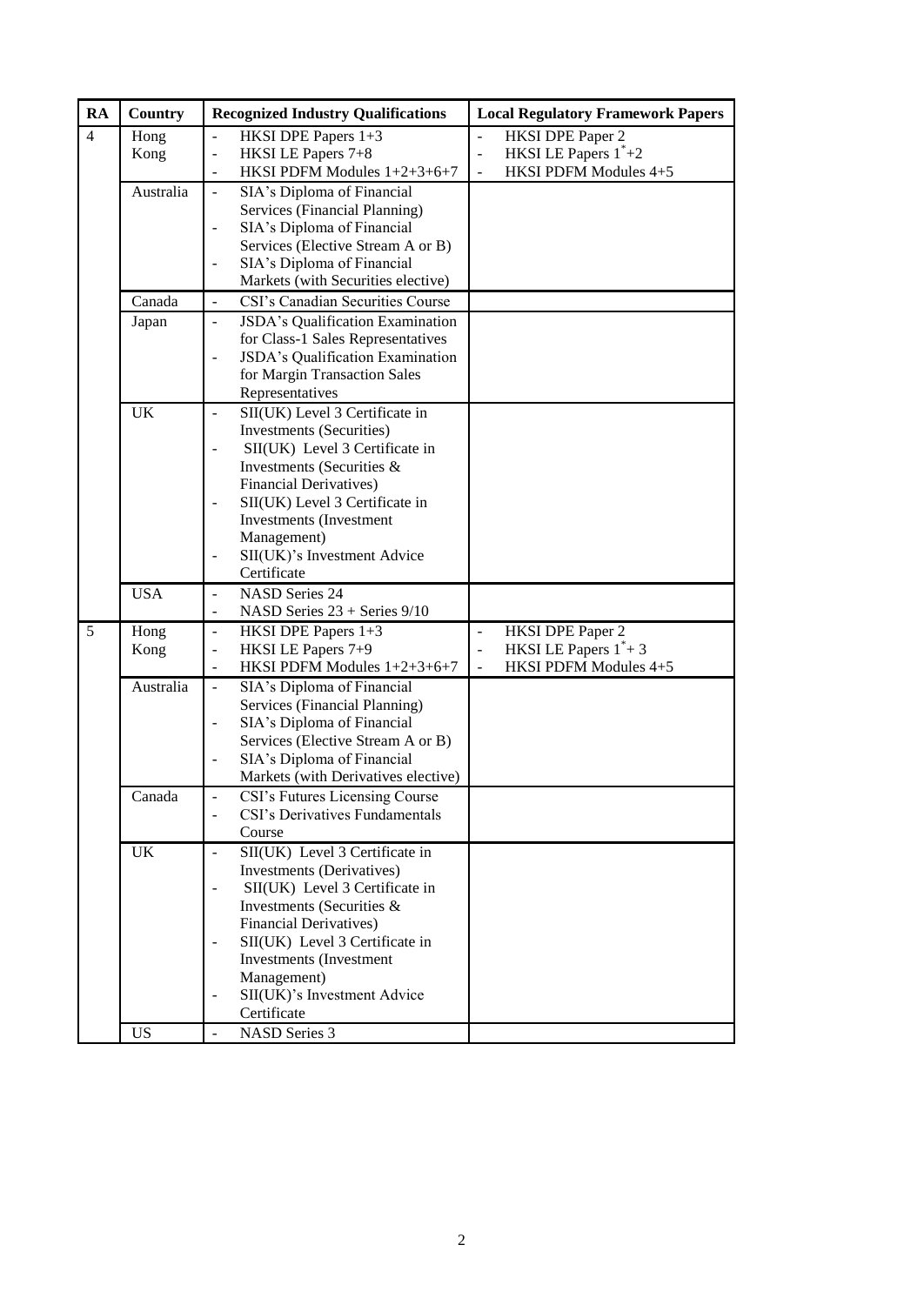| <b>RA</b>      | Country         | <b>Recognized Industry Qualifications</b>                                                                                                                                                                                                                                                                                               | <b>Local Regulatory Framework Papers</b>                                                                                            |
|----------------|-----------------|-----------------------------------------------------------------------------------------------------------------------------------------------------------------------------------------------------------------------------------------------------------------------------------------------------------------------------------------|-------------------------------------------------------------------------------------------------------------------------------------|
| $\overline{6}$ | Hong<br>Kong    | HKSI DPE Papers 1+3<br>$\overline{a}$<br>HKSI LE Papers 7+11<br>$\frac{1}{2}$<br>HKSI PDFM Modules 1+2+3+6+7<br>$\overline{\phantom{a}}$                                                                                                                                                                                                | <b>HKSI DPE Paper 2</b><br>$\overline{a}$<br>HKSI LE Papers $1^*+5$<br>$\Box$<br>HKSI PDFM Modules 4+5<br>$\overline{a}$            |
|                | Canada          | CSI's Canadian Securities Course<br>$\overline{a}$                                                                                                                                                                                                                                                                                      |                                                                                                                                     |
|                | Japan           | JSDA's Qualification Examination<br>$\overline{a}$<br>for Class-1 Sales Representatives                                                                                                                                                                                                                                                 |                                                                                                                                     |
|                | <b>UK</b>       | SII(UK) Level 3 Certificate in<br>$\mathbf{r}$<br><b>Investments</b> (Securities)<br>SII(UK) Level 3 Certificate in<br>Investments (Securities &<br><b>Financial Derivatives)</b><br>SII(UK) Level 3 Certificate in<br><b>Investments</b> (Investment<br>Management)<br>SII(UK)'s Certificate in Corporate<br>$\blacksquare$<br>Finance |                                                                                                                                     |
|                | $\overline{US}$ | <b>NASD Series 24</b><br>$\overline{a}$<br>NASD Series 23 + Series 9/10<br>$\blacksquare$                                                                                                                                                                                                                                               |                                                                                                                                     |
| 9              | Hong<br>Kong    | HKSI DPE Papers 1+3<br>$\overline{\phantom{a}}$<br>HKSI LE Papers 7+12<br>$\blacksquare$<br>HKSI PDFM Modules 1+2+3+6+7                                                                                                                                                                                                                 | HKSI DPE Paper 2<br>$\overline{\phantom{a}}$<br>HKSI LE Papers $1^*+6$<br>$\overline{a}$<br>HKSI PDFM Modules 4+5<br>$\overline{a}$ |
|                | Australia       | SIA's Diploma of Financial<br>$\mathbb{L}$<br>Services (Financial Planning)<br>SIA's Diploma of Financial<br>$\blacksquare$<br>Services (Elective Stream A or B)<br>SIA's Diploma of Financial<br>$\overline{a}$<br>Markets (with Managed<br>Investment elective)                                                                       |                                                                                                                                     |
|                | Japan           | JSDA's Qualification Examination<br>$\overline{a}$<br>for Class-1 Sales Representatives<br>(for investment portfolios consist<br>of securities only)                                                                                                                                                                                    |                                                                                                                                     |
|                | <b>UK</b>       | SII(UK) Level 3 Certificate in<br>$\mathbb{Z}^2$<br><b>Investments</b> (Investment<br>Management)<br>SII(UK)'s Investment Advice<br>$\overline{a}$<br>Certificate                                                                                                                                                                       |                                                                                                                                     |
|                | <b>US</b>       | <b>NASD Series 24</b><br>$\blacksquare$<br>NASD Series 23 + Series 9/10<br>$\overline{\phantom{a}}$                                                                                                                                                                                                                                     |                                                                                                                                     |
| 10             | Hong<br>Kong    | HKSI LE Papers 7+10<br>$\overline{a}$                                                                                                                                                                                                                                                                                                   | HKSI LE Papers 1 <sup>*</sup> +4<br>$\overline{a}$                                                                                  |

*Note: 1) \* Not required for a licensed representative applying to be a responsible officer.*

*2) There is no competence requirement for a Type 7 (providing automated trading services) regulated activity.*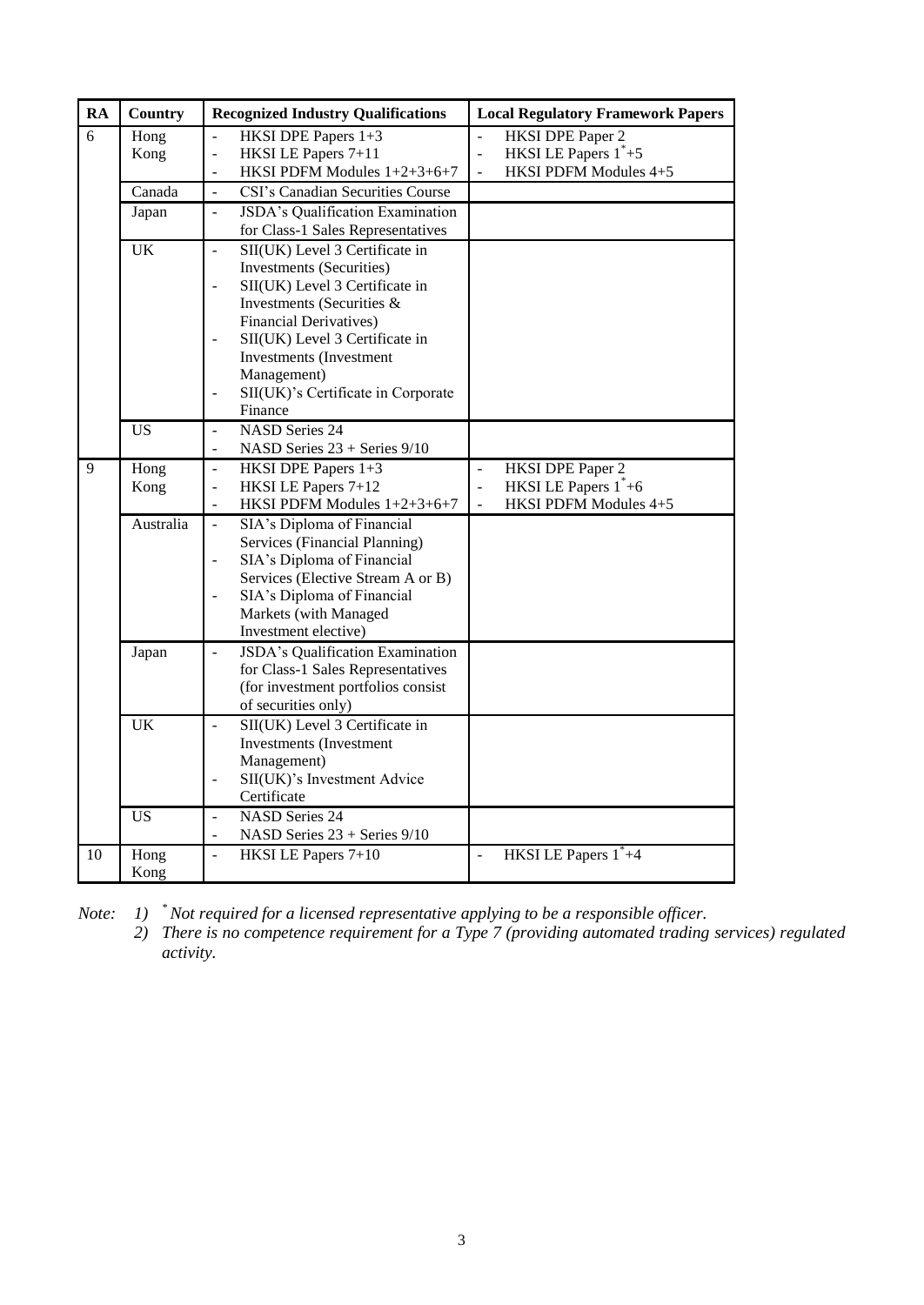#### **RA Country Recognized Industry Qualifications Local Regulatory Framework Papers** 1, 8 Hong Kong HKSI DPE Papers 1+3 - HKSI LE Papers 7+8<br>- HKSI PDFM Module HKSI PDFM Modules  $1+2+3+6+7$ HKSI DPE Paper 2 HKSI PDFM Modules 4+5 - HKSI LE Paper 1 Australia - SIA's Diploma of Financial Services (Elective Stream B) SIA's Diploma of Financial Markets (with Securities elective) Canada - CSI's Canadian Securities Course Japan - JSDA's Qualification Examination for Class-1 Sales Representatives JSDA's Qualification Examination for Margin Transaction Sales Representatives UK - SII(UK) Level 3 Certificate in Investments (Securities) SII(UK) Level 3 Certificate in Investments (Securities & Financial Derivatives) SII(UK) Level 3 Certificate in Investments (Investment Management) US - NASD Series 7 NASD Series 24 NASD Series  $23 +$  Series  $9/10$ - Chartered Financial Analyst Exam Level 1 Passed 2 Hong Kong - HKSI DPE Papers 1+3 HKSI LE Papers 7+9 - HKSI PDFM Modules  $1+2+3+6+7$ - HKSI DPE Paper 2 - HKSI PDFM Modules 4+5 HKSI LE Paper 1 Australia - SIA's Diploma of Financial Services (Elective Stream B) SIA's Diploma of Financial Markets (with Derivatives elective) Canada - CSI's Futures Licensing Course CSI's Derivatives Fundamentals Course UK - SII(UK) Level 3 Certificate in Investments (Derivatives) SII(UK) Level 3 Certificate in Investments (Securities & Financial Derivatives) - SII(UK) Level 3 Certificate in Investments (Investment Management) US - NASD Series 3 - Chartered Financial Analyst Exam Level 1 Passed

## **Table 2 – Recognized Industry Qualifications and Local Regulatory Framework Papers by Regulated Activities (Representative)**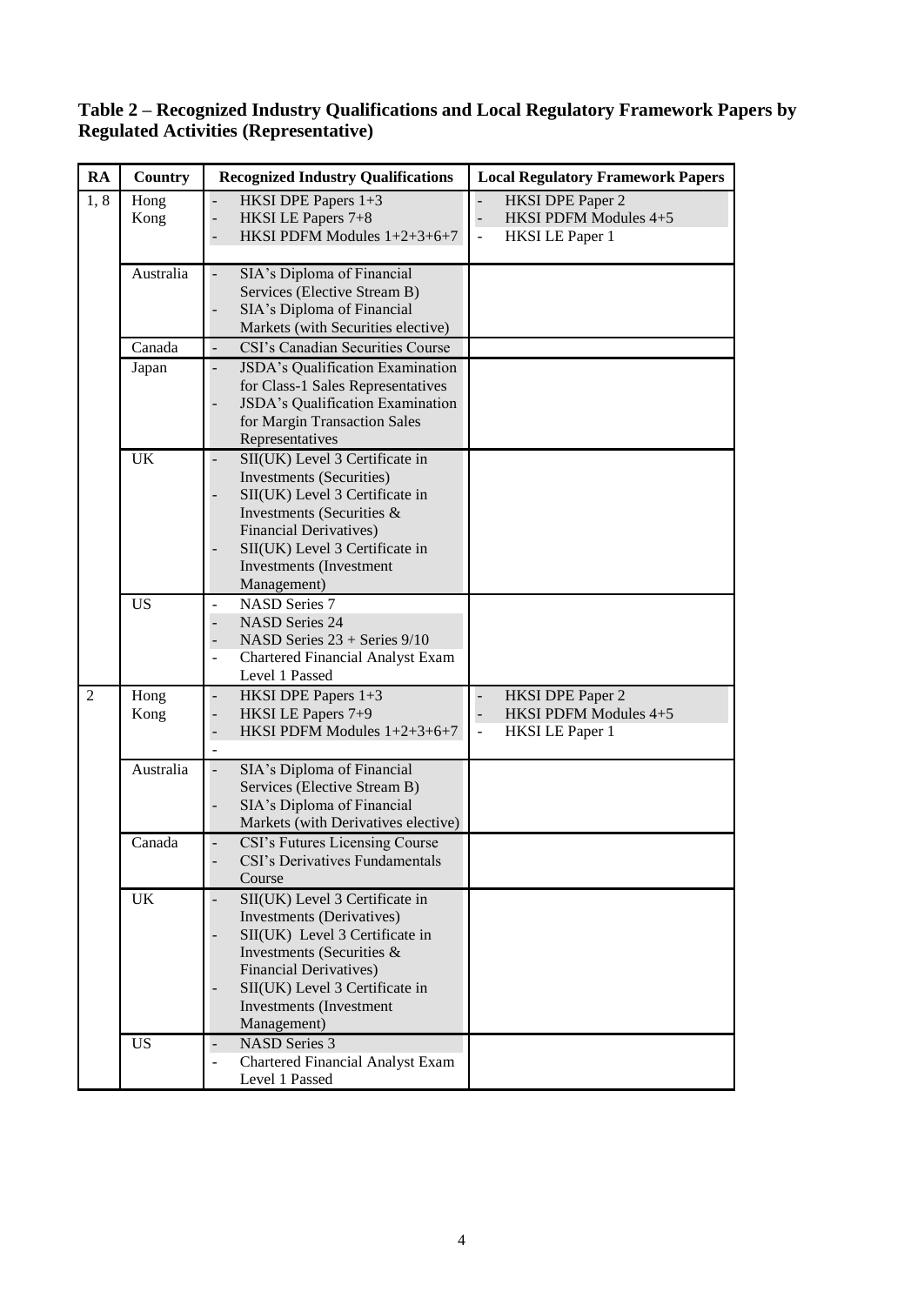| <b>RA</b>      | Country      | <b>Recognized Industry Qualifications</b>                                                                                                                                                                                                                                                          | <b>Local Regulatory Framework Papers</b>                                                                                                                                                                  |
|----------------|--------------|----------------------------------------------------------------------------------------------------------------------------------------------------------------------------------------------------------------------------------------------------------------------------------------------------|-----------------------------------------------------------------------------------------------------------------------------------------------------------------------------------------------------------|
| $\overline{3}$ | Hong<br>Kong | VTC Leveraged Foreign Exchange<br>Trader's Responsible Officer<br><b>Examination Paper 2</b><br>VTC Leveraged Foreign Exchange<br>Trader's Representative<br><b>Examination Paper 2</b>                                                                                                            | VTC Leveraged Foreign Exchange<br>Trader's Responsible Officer<br><b>Examination Paper 1</b><br>VTC Leveraged Foreign Exchange<br>$\overline{a}$<br>Trader's Representative<br><b>Examination Paper 1</b> |
| $\overline{4}$ | Hong<br>Kong | HKSI DPE Papers 1+3<br>HKSI LE Papers 7+8<br>HKSI PDFM Modules 1+2+3+6+7<br>÷,                                                                                                                                                                                                                     | <b>HKSI DPE Paper 2</b><br>$\overline{a}$<br>$\overline{a}$<br>HKSI PDFM Modules 4+5<br><b>HKSI LE Paper 1</b><br>$\overline{a}$                                                                          |
|                | Australia    | SIA's Diploma of Financial<br>Services (Financial Planning)<br>SIA's Diploma of Financial<br>Services (Elective Stream A or B)<br>SIA's Diploma of Financial<br>Markets (with Securities elective)                                                                                                 |                                                                                                                                                                                                           |
|                | Canada       | CSI's Canadian Securities Course                                                                                                                                                                                                                                                                   |                                                                                                                                                                                                           |
|                | Japan        | JSDA's Qualification Examination<br>for Class-1 Sales Representatives<br>JSDA's Qualification Examination<br>for Margin Transaction Sales<br>Representatives                                                                                                                                       |                                                                                                                                                                                                           |
|                | <b>UK</b>    | SII(UK) Level 3 Certificate in<br><b>Investments</b> (Securities)<br>SII(UK) Level 3 Certificate in<br>Investments (Securities &<br><b>Financial Derivatives)</b><br>SII(UK) Level 3 Certificate in<br><b>Investments</b> (Investment<br>Management)<br>SII(UK)'s Investment Advice<br>Certificate |                                                                                                                                                                                                           |
|                | <b>USA</b>   | <b>NASD Series 7</b><br><b>NASD Series 24</b><br>NASD Series 23 + Series 9/10<br>Chartered Financial Analyst Exam<br>Level 1 Passed                                                                                                                                                                |                                                                                                                                                                                                           |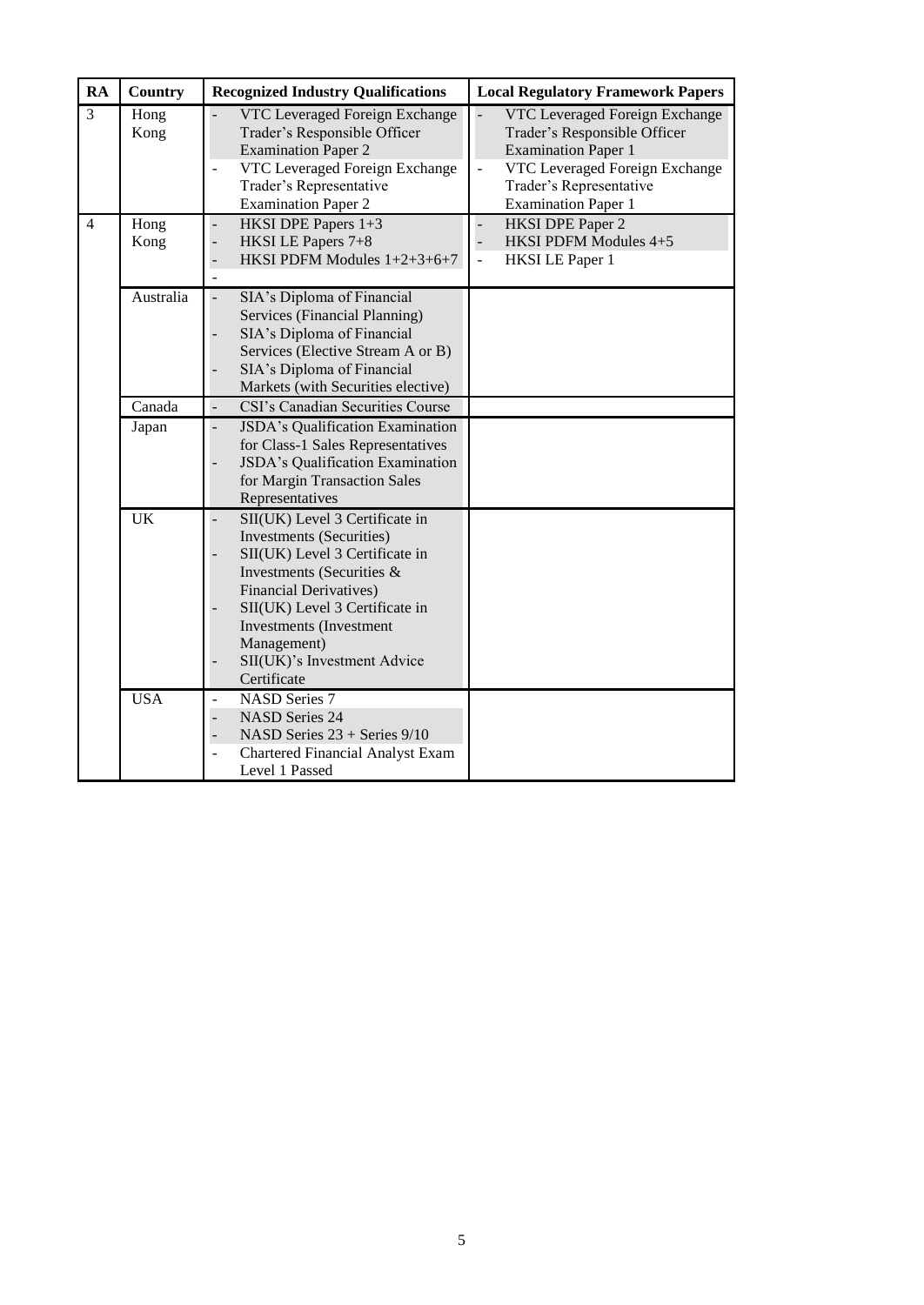| RA | <b>Country</b> | <b>Recognized Industry Qualifications</b>                                                                                                                                                                                                                                                         | <b>Local Regulatory Framework Papers</b>                                                                                               |
|----|----------------|---------------------------------------------------------------------------------------------------------------------------------------------------------------------------------------------------------------------------------------------------------------------------------------------------|----------------------------------------------------------------------------------------------------------------------------------------|
| 5  | Hong<br>Kong   | HKSI DPE Papers 1+3<br>HKSI LE Papers 7+9<br>HKSI PDFM Modules 1+2+3+6+7                                                                                                                                                                                                                          | <b>HKSI DPE Paper 2</b><br>HKSI PDFM Modules 4+5<br>$\overline{\phantom{a}}$<br><b>HKSI LE Paper 1</b><br>$\qquad \qquad \blacksquare$ |
|    | Australia      | SIA's Diploma of Financial<br>Services (Financial Planning)<br>SIA's Diploma of Financial<br>Services (Elective Stream A or B)<br>SIA's Diploma of Financial<br>Markets (with Derivatives elective)                                                                                               |                                                                                                                                        |
|    | Canada         | CSI's Futures Licensing Course<br>CSI's Derivatives Fundamentals<br>Course                                                                                                                                                                                                                        |                                                                                                                                        |
|    | <b>UK</b>      | SII(UK) Level 3 Certificate in<br>Investments (Derivatives)<br>SII(UK) Level 3 Certificate in<br>Investments (Securities &<br><b>Financial Derivatives)</b><br>SII(UK) Level 3 Certificate in<br><b>Investments</b> (Investment<br>Management)<br>SII(UK)'s Investment Advice<br>Certificate      |                                                                                                                                        |
|    | <b>US</b>      | <b>NASD Series 3</b><br>$\overline{\phantom{a}}$<br>Chartered Financial Analyst Exam<br>$\overline{\phantom{a}}$<br>Level 1 Passed                                                                                                                                                                |                                                                                                                                        |
| 6  | Hong<br>Kong   | HKSI DPE Papers 1+3<br>HKSI LE Papers 7+11<br>HKSI PDFM Modules 1+2+3+6+7                                                                                                                                                                                                                         | <b>HKSI DPE Paper 2</b><br>$\overline{\phantom{a}}$<br>HKSI PDFM Modules 4+5<br><b>HKSI LE Paper 1</b><br>$\frac{1}{2}$                |
|    | Canada         | CSI's Canadian Securities Course                                                                                                                                                                                                                                                                  |                                                                                                                                        |
|    | Japan          | JSDA's Qualification Examination<br>for Class-1 Sales Representatives                                                                                                                                                                                                                             |                                                                                                                                        |
|    | UK             | SII(UK) Level 3 Certificate in<br><b>Investments (Securities)</b><br>SII(UK) Level 3 Certificate in<br>Investments (Securities $\&$<br><b>Financial Derivatives)</b><br>SII(UK) Level 3 Certificate in<br>Investments (Investment<br>Management)<br>SII(UK)'s Certificate in Corporate<br>Finance |                                                                                                                                        |
|    | <b>US</b>      | <b>NASD Series 7</b><br><b>NASD Series 24</b><br>NASD Series 23 + Series 9/10<br><b>Chartered Financial Analyst Exam</b><br>Level 1 Passed                                                                                                                                                        |                                                                                                                                        |